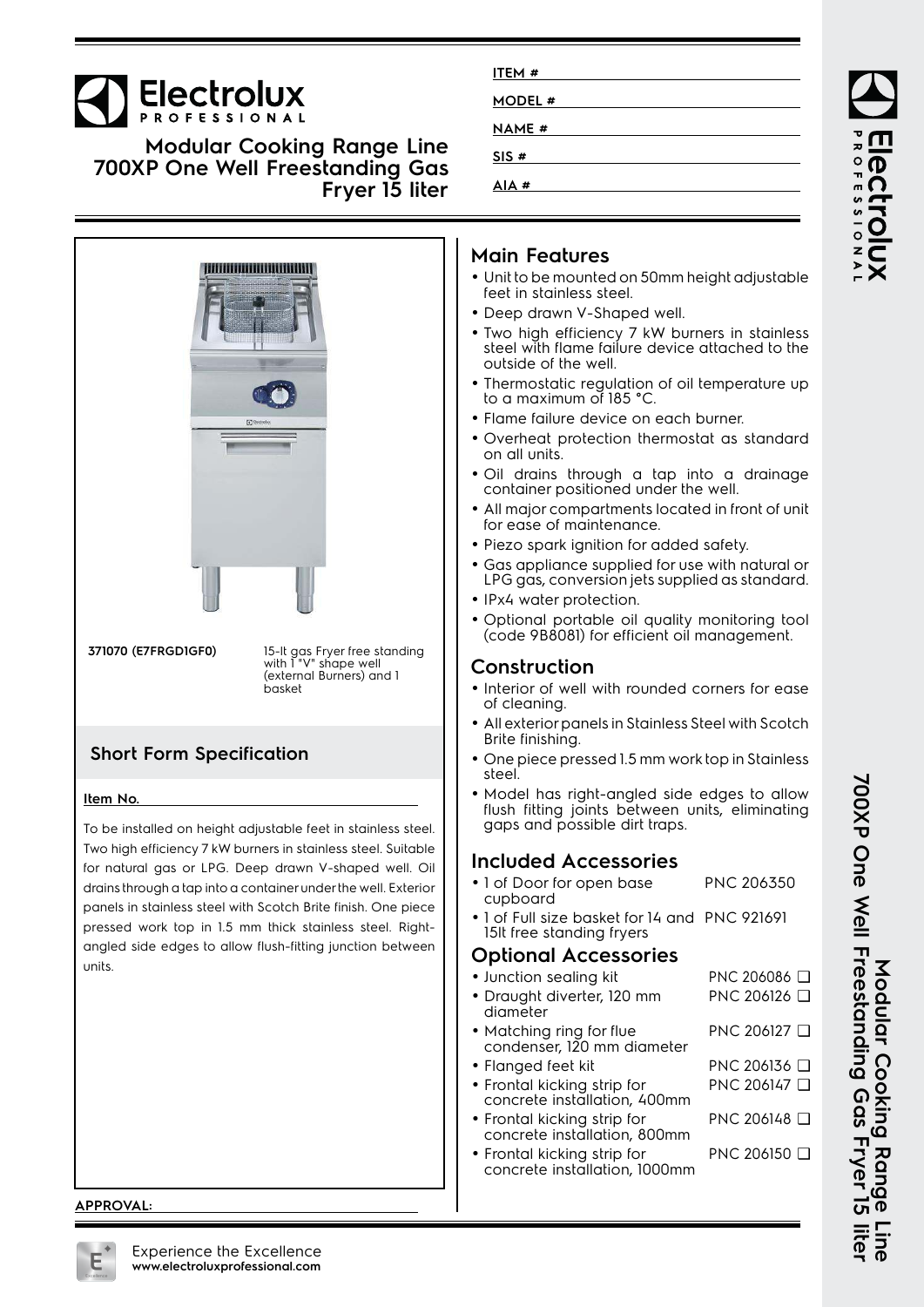

#### **Modular Cooking Range Line 700XP One Well Freestanding Gas Fryer 15 liter**

| • Frontal kicking strip for concrete<br>installation, 1200mm                                   | <b>PNC 206151</b> | ◻      |
|------------------------------------------------------------------------------------------------|-------------------|--------|
| • Frontal kicking strip for concrete<br>installation, 1600mm                                   | <b>PNC 206152</b> | □      |
| • Frontal kicking strip, 400mm (not for PNC 206175<br>refr-freezer base)                       |                   | ❏      |
| · Frontal kicking strip, 800mm (not for PNC 206176<br>refr-freezer base)                       |                   | □      |
| · Frontal kicking strip, 1000mm (not<br>for refr-freezer base)                                 | <b>PNC 206177</b> | □      |
| · Frontal kicking strip, 1200mm (not<br>for refr-freezer base)                                 | <b>PNC 206178</b> | □      |
| · Frontal kicking strip, 1600mm (not<br>for refr-freezer base)                                 | PNC 206179        | □      |
| • Kit 4 feet for concrete installation<br>(not for 900 line free standing grill)               | <b>PNC 206210</b> | □      |
| • Sediment tray for 15It fryers                                                                | PNC 206235        | ❏      |
| • Pair of side kicking strips                                                                  | PNC 206249        | $\Box$ |
| • Pair of side kicking strips for<br>concrete installation                                     | PNC 206265        | □      |
| · Oil drain pipe for 15It free standing<br>fryer                                               | <b>PNC 206301</b> | □      |
| • Chimney upstand, 400mm                                                                       | PNC 206303        | ❏      |
| • Right and left side handrails                                                                | PNC 206307        | $\Box$ |
| · Back handrail 800 mm                                                                         | PNC 206308        | □      |
| • Flue condenser for 1/2 module, 120<br>mm diameter                                            | PNC 206310        | □      |
| • Door for open base cupboard                                                                  | PNC 206350        | ❏      |
| • Base support for feet or wheels -<br>400mm (700/900)                                         | PNC 206366        | $\Box$ |
| • Base support for feet or wheels -<br>800mm (700/900)                                         | PNC 206367        | ❏      |
| • Base support for feet or wheels -<br>1200mm (700/900)                                        | PNC 206368        | ❏      |
| • Base support for feet or wheels -<br>1600mm (700/900)                                        | PNC 206369        | □      |
| • Base support for feet or wheels -<br>2000mm (700/900)                                        | <b>PNC 206370</b> | □      |
| • Rear paneling - 600mm<br>(700/900XP)                                                         | PNC 206373        | □      |
| • Rear paneling - 800mm (700/900)                                                              | PNC 206374        | ❏      |
| • Rear paneling - 1000mm (700/900)                                                             | PNC 206375        | $\Box$ |
| • Rear paneling - 1200mm (700/900)                                                             | PNC 206376        | $\Box$ |
| • Chimney grid net, 400mm<br>(700XP/900)                                                       | PNC 206400        | ◘      |
| • Base support for feet/wheels<br>(600mm)                                                      | <b>PNC 206431</b> | ❏      |
| • 2 side covering panels for free<br>standing appliances                                       | <b>PNC 216000</b> | □      |
| . Full size basket for 14 and 15It free<br>standing fryers                                     | <b>PNC 921691</b> | ∣ 1    |
| • 2 half size baskets for 12, 14 and 15It<br>fryers                                            | <b>PNC 921692</b> | □      |
| • Filter for fryer oil collection basin for PNC 921693<br>7lt, 14lt, 15lt free standing fryers |                   | □      |
| · Unclogging rod for 15It fryers<br>drainage pipe                                              | <b>PNC 921695</b> | □      |

| • Deflector for floured products for | <b>PNC 921696</b> | ❏ |
|--------------------------------------|-------------------|---|
| 15It fryers                          |                   |   |

• Pressure regulator for gas units PNC 927225 □